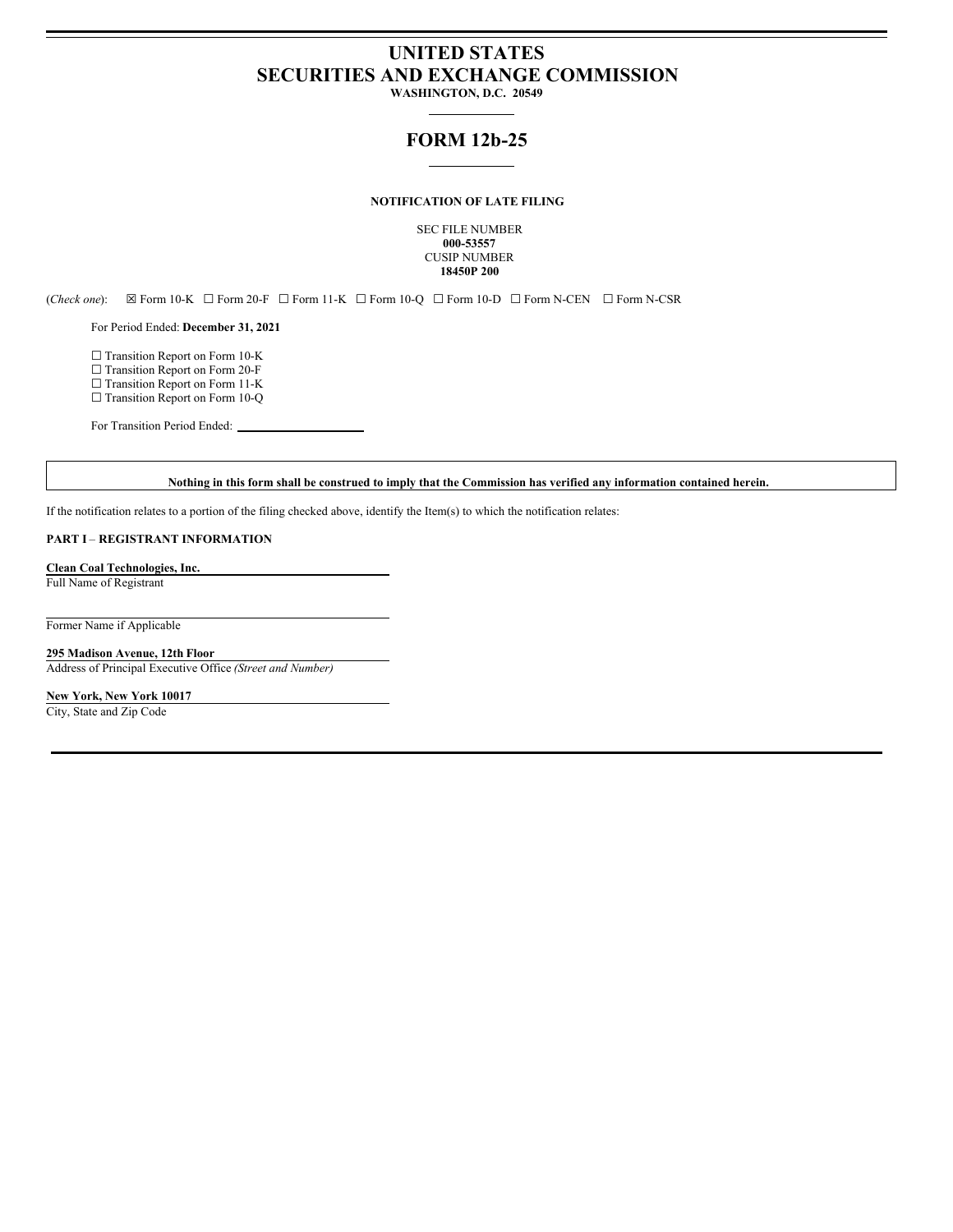## **PART II** – **RULES 12b-25(b) AND (c)**

If the subject report could not be filed without unreasonable effort or expense and the registrant seeks relief pursuant to Rule 12b-25(b), the following should be completed. (Check box if appropriate)

- $\boxtimes$  (a) The reason described in reasonable detail in Part III of this form could not be eliminated without unreasonable effort or expense (b) The subject annual report, semi-annual report, transition report on Form 10-K
- (b) The subject annual report, semi-annual report, transition report on Form 10-K, Form 20-F, Form 11-K, Form N-SAR or Form N-CSR, or portion thereof, will be filed on or before the fifteenth calendar day following the prescribed due date; or the subject quarterly report or transition report on Form 10-Q or subject distribution report on Form 10-D, or portion thereof, will be filed on or before the fifth calendar day following the prescribed due date; and
- $\Box$  (c) The accountant's statement or other exhibit required by Rule 12b-25(c) has been attached if applicable.

#### **PART III** – **NARRATIVE**

State below in reasonable detail why Forms 10-K, 20-F, 11-K, 10-Q, 10-D, N-CEN, N-CSR, or the transition report or portion thereof, could not be filed within the prescribed time period.

Clean Coal Technologies, Inc. (the "Company") has determined that it is unable to file its Annual Report on Form 10-K for the year ended December 31, 2021 (the 2021 Form 10-K") by March 31, 2022 without undue hardship or expense, because the Company needs additional time to complete certain disclosures and analyses to be included in the 2021 Form 10-K. The Company intends to file the 2021 Form 10-K on or prior to the fifteen calendar day extension permitted by the rules of the U.S. Securities and Exchange Commission.

## **PART IV**— **OTHER INFORMATION**

(1) Name and telephone number of person to contact in regard to this notification

| <b>Aiden Neary</b> | 646         | 710-3549           |
|--------------------|-------------|--------------------|
| (Name)             | (Area Code) | (Telephone Number) |

- (2) Have all other periodic reports required under Section 13 or 15(d) of the Securities Exchange Act of 1934 or Section 30 of the Investment Company Act of 1940 during the preceding 12 months or for such shorter period that the registrant was required to file such report(s) been filed ? If answer is no, identify report(s).  $\overline{\boxtimes Y}$  Yes  $\Box \overline{\text{No}}$
- (3) Is it anticipated that any significant change in results of operations from the corresponding period for the last fiscal year will be reflected by the earnings statements to be included in the subject report or portion thereof?  $\Box$  Yes  $\boxtimes$  No

If so, attach an explanation of the anticipated change, both narratively and quantitatively, and, if appropriate, state the reasons why a reasonable estimate of the results cannot be made.